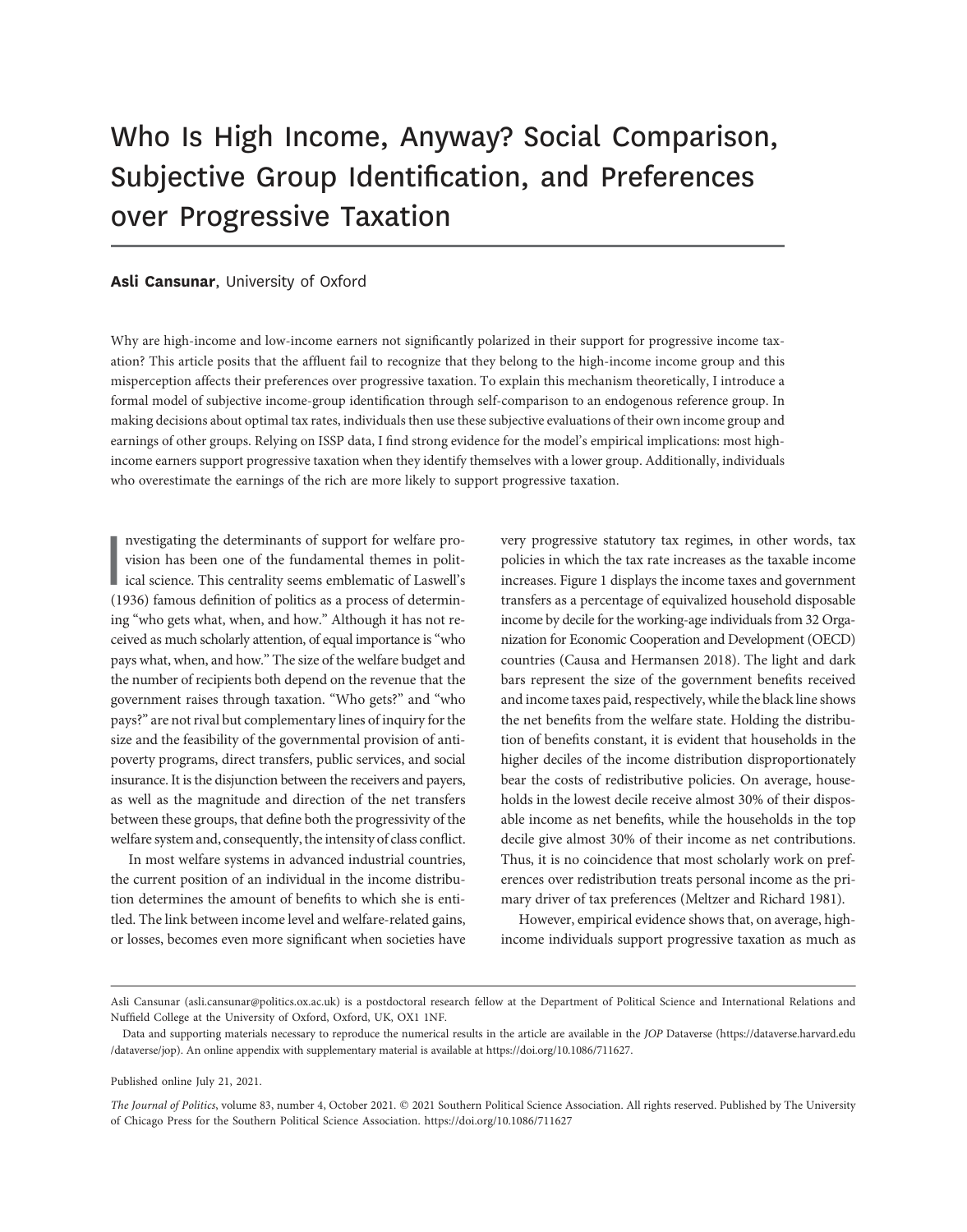

Figure 1. Transfers received and personal income taxes paid across deciles as a percentage of equivalized household income, OECD average.

low-income individuals do. International Social Survey Programme's Social Inequality survey of 2009 reveals that almost 60% of American respondents with yearly household incomes higher than \$110,000 support progressive taxation, whereas 63% of American respondents with annual incomes lower than \$25,000 support progressivity. Similarly, over 75% of the French respondents with monthly household incomes higher than €4,500 agree that individuals with higher incomes should pay a larger share of their incomes in taxes, while around 80% of those with family incomes less than €800 express support for progressive tax (ISSP 2009). These data are a representative example of the findings of international public opinion surveys in general, implying that many high earners agree to be the net contributors to the welfare system around the world. More importantly, in most cases, the poor and the rich—in other words, both the winners and losers from the welfare state—agree that the tax system should be progressive.

This article seeks to explain this critical empirical regularity theoretically. Why is there not much polarization between the high and the low earners about progressive tax rates? Why do a significant share of high-income individuals support progressive taxation? In answering these questions, I add a perceptual dimension to existing models of preference formation over tax rates. I argue that preferences for progressive taxation are shaped by the interplay between own income, subjective income group identification, and perceptions of earnings of the rich. More specifically, I demonstrate that most people, even the affluent, support progressive tax rates when they believe it would be someone richer than them

who would disproportionately bear the extra tax burden. This belief is mostly driven by the difficulty in precisely identifying high-income individuals and their income. For most citizens being affluent is a fuzzy concept that is hard to define. Everyone—high-income and low-income individuals alike—is confident that Bill Gates or Mark Zuckerberg are among those with high income. Nobody would oppose the notion that an individual who lives on the Upper East Side in Manhattan, drives a Ferrari, and takes vacations on an exotic island would be considered rich. However, how do people classify the owners of the most beautiful house on their block or the person in their neighborhood who has a nice car? Who do they think are the high-income earners? More importantly, how do people assess their affluence?

Subjective income group identification and perceptions of other income groups are fundamental in shaping tax preferences for three reasons. First, without a doubt, one's objective income group is the primary determinant of her material benefits or losses from the welfare state. However, extensive research in social sciences has established that the connection between class identification and the actual class location is weak at best (Kingston 2000). Middle class remains most individuals' favored self-designation in survey responses. This tendency to misperceive objective income class should play a critical role in determining optimal tax structures. Second, individual perceptions about the affluence of the high-income group affect the expected benefits one hopes to gain from redistribution. Third, most works in political economy assume that citizens are correctly informed about statistical facts to make rational decisions. However, empirical evidence demonstrates that this assumption is surprisingly controversial. In light of this evidence, this article incorporates subjective income group identification's effects on the microfoundations of preferences over progressive taxation.

In exploring the causes of widespread support for progressive taxation, the paper also theoretically investigates why very few people who would be classified as high income think they belong to this group. One of the most enduring findings in political research is that most people consider themselves middle class (Evans and Kelley 2004; Evans, Kelley, and Kolosi 1992). Although this has been a significant empirical regularity recognized by most scholars, much less attention has been devoted to explaining the mechanisms through which this regularity occurs. I show that self-comparison to a reference group that contains disproportionately rich people creates the tendency to see oneself in the middle of the social hierarchy, independent of income level.

The rest of the article consists of four sections. First, I introduce the theoretical groundwork. I propose a model of perceptional income group identification through self-comparison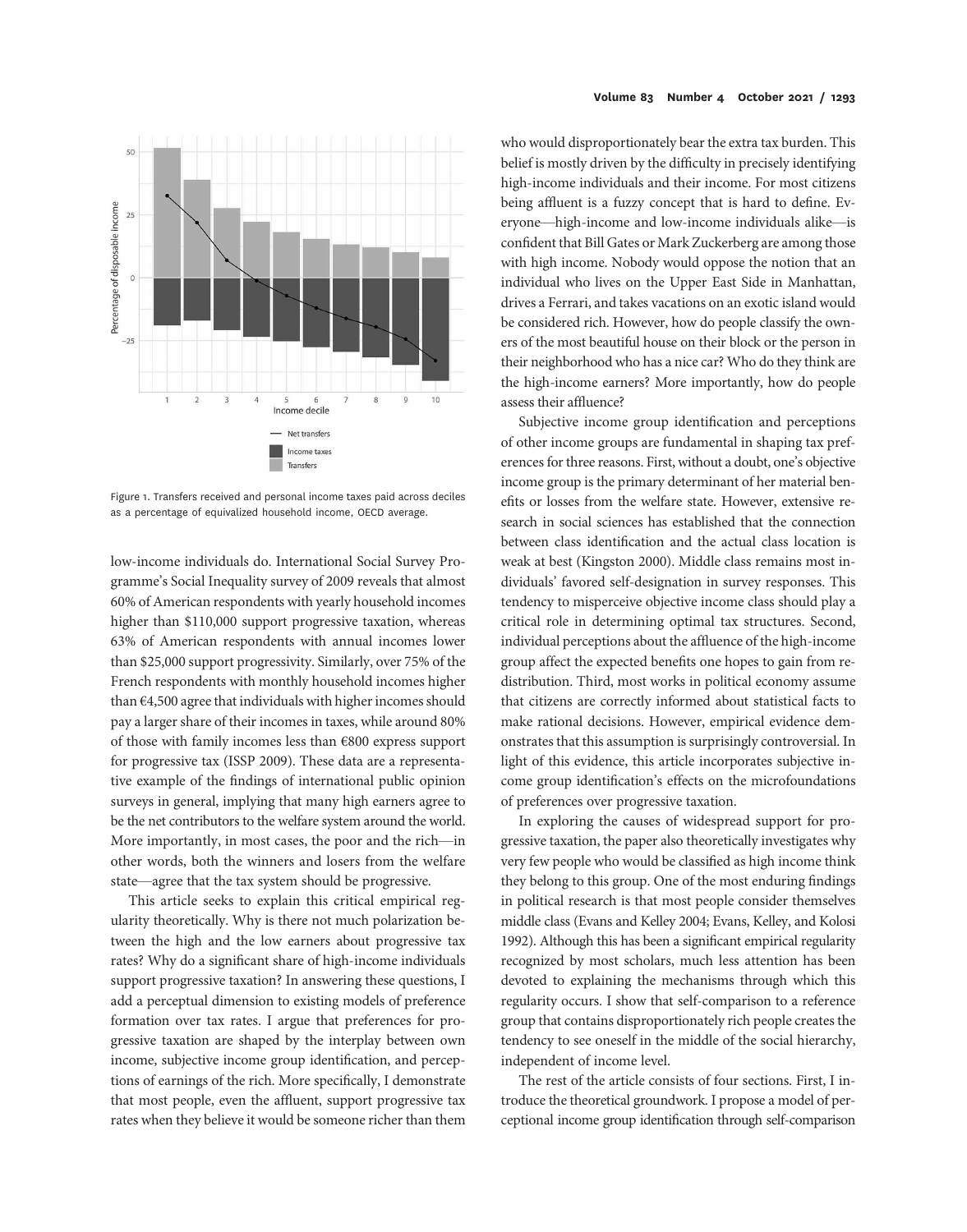to an endogenous reference group. Second, I show that this process leads to subjective group identification and beliefs about the affluence levels of other groups. These subjective perceptions affect the link between an individual's income and her attitudes toward progressivity. Finally, I proceed to test these arguments empirically. Using the 2009 Social Inequality International Social Survey Programme (ISSP 2009), I find that individuals who overestimate the income of the rich place themselves in lower-income groups. Also, I find strong evidence that overestimating the income of the rich and underestimating one's position increase demand for progressive tax rates.

## INFORMATION, SUBJECTIVE PERCEPTIONS, AND PREFERENCES

Most studies in political science assume that voters are incomemaximizing individuals. This assumption has two significant empirical implications. First, individuals with similar income levels should have similar views on redistribution and taxation. If their income levels are identical, the same policy will maximize their benefits. Second, the rich and the poor should have polarized political preferences about the progressivity of the tax system. To maximize their economic self-interest, the rich should oppose purely redistributive welfare policies and a progressive tax code. Instead, they should express support for a flat or a regressive tax schedule. Conversely, the poor should support a progressive tax code (Beramendi and Rehm 2016).

Yet this line of theoretical research has encountered many empirical objections. Surprisingly, the rich and the poor do not necessarily hold polarized levels of support for the progressivity of tax rates. Investigating the respondents who agree with the statement that"people with high incomes should pay a larger/much larger share of their incomes in taxes than those with low incomes" in ISSP (2009), the different groups clearly show little polarization. Over 80% of the respondents in the first income decile express support for a progressive tax schedule, and about 70% of the respondents in the top decile do so. What is surprising is the small difference between the number of individuals who support progressive taxation in the richest and poorest groups. This finding is contradictory to the results of the canonical models of political science which posit that taxation is a constant source of the battle between the rich and the poor across time and policy domains.

One possible explanation is that people care about things other than material self-interest. Several influential contributions to the comparative politics literature have taken up the challenge of amending the utility function of the canonical model of redistribution. In particular, they incorporate another source of utility other than posttax and transfer income in the individual's utility function. These studies posit that

people's decisions, along with material self-interest, are affected by altruism (Dimick, Rueda, and Stegmueller 2016), religion (Stegmueller 2013), beliefs about what is fair (Alesina and Angeletos 2005), group loyalty (Shayo 2009), and distaste for inequality (Lü and Scheve 2016).

Another explanation is that the rich support redistribution when the welfare state benefits them. Moene and Wallerstein (2001) argue that the affluent may be willing to pay higher taxes if the fiscal system is oriented more toward insurance than redistribution. Beramendi and Rehm (2016, 2) contribute to this discussion by pointing out that "by determining who gives and who gains, the design of the tax and transfer system shapes citizens' expected net benefits and mediates the impact of income on preferences for redistribution." Similarly, Rehm, Hacker, and Schlesinger (2012) argue that high-income citizens with high risk support welfare policies. The central insight from these studies is that the policy and risk environment in which voters operate has potent effects in shaping their redistributive preferences.

One thing that both lines of literature have in common is the assumption of perfect information. Much of the existing scholarship on preferences over redistribution takes the notion of perfect information for granted. In these models, individuals are correctly informed about the income distribution, their position in that distribution, and the particulars of the fiscal system.

However, a critical insight emerging from empirical research is that voters substantially vary in how much they know. Gingrich (2014) shows that almost 40% of citizens in Portugal, Ireland, Italy, and Spain choose the "Don't know" option in the Eurobarometer survey when they are asked how much unemployment benefit they would get if they were to be laid off. Other recent evidence establishes that citizens have misperceptions about the level of income inequality (Gimpelson and Treisman 2018), and individuals also err in predicting their positions in the income distribution (Cruces, Perez-Truglia, and Tetaz 2013; Fernández-Albertos and Kuo 2018). In light of these empirical results, it is unrealistic to assume that all citizens can accurately calculate the expected benefits and losses.

In this paper, I introduce a different approach than the utility-function arguments by revisiting the informational assumptions. The disconnect between the informational requirements of theoretical models of the political economy of redistribution and documented voter ignorance has critical empirical implications that merit analytic consideration. When making decisions about tax rates, an individual will draw on her political knowledge, as well as perceptions, to appraise the set of possible policies. Her subjective perceptions might induce behavior that is observationally disparate from the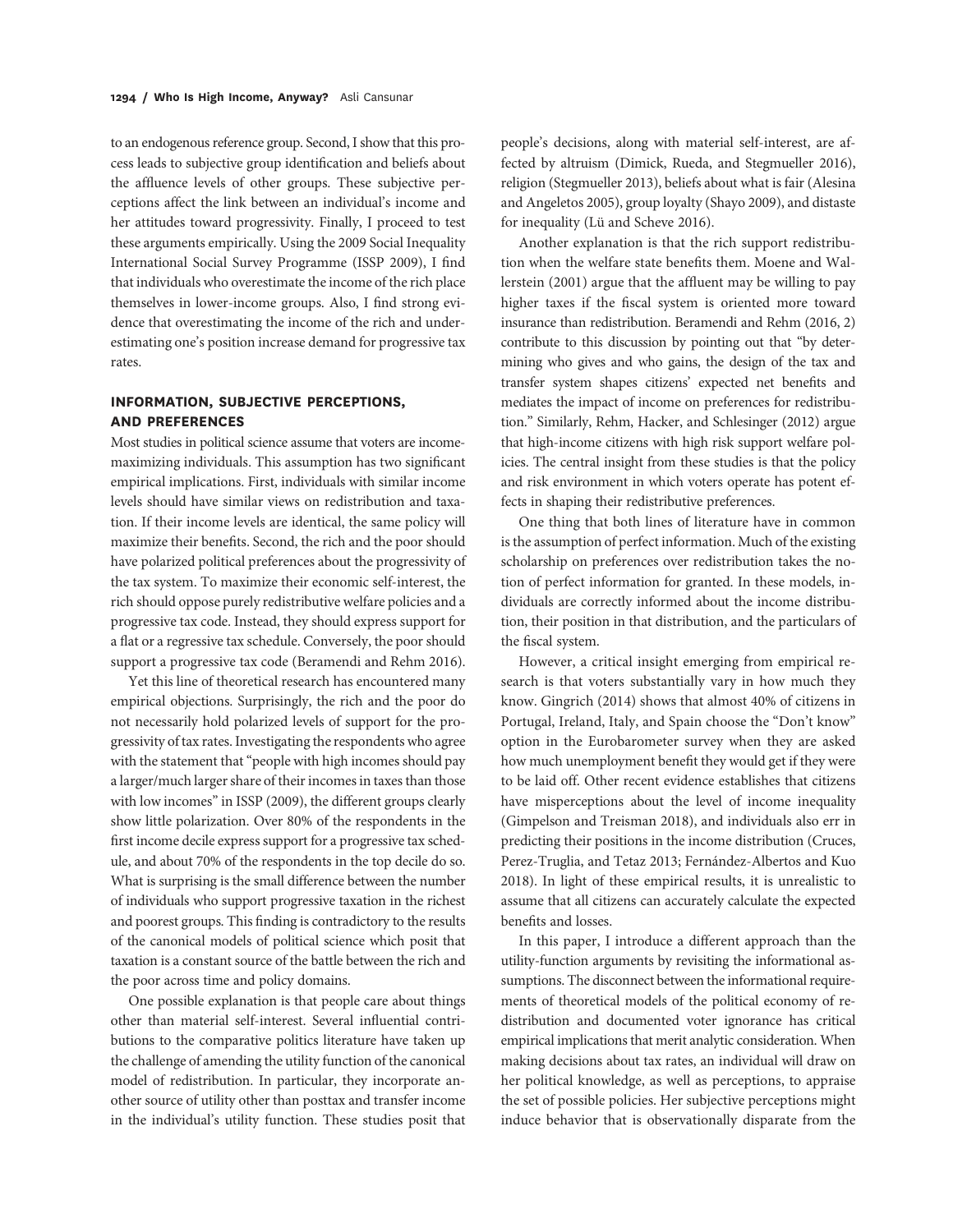optimal choice that maximizes material payoff. This is true even if the individual only cares about benefits and losses from welfare policies. For example, a high-income citizen who wishes to maximize her material self-interest and who firmly believes that she belongs to the middle-income class might support progressive taxation, although in reality, under a progressive tax scheme, she might be a net contributor to the welfare system rather than a net beneficiary. Similarly, a high-income individual who identifies with the high-income group might agree to progressive taxation if she believes the other members of that group earn significantly more than she does.

Of course, I am not the first analyst to argue that subjective perceptions that emerge in the absence of information have important consequences for political choice. The mismatch between the informational requirements of democracy and most people's ability to meet these requirements has attracted much attention from political scientists. There has been an ongoing debate about whether democratic processes are destined to turn into a "tyranny of the experts" (Dahl 1967) or whether reasoned choice can be made without full information, through the ability to predict consequences of actions (Lupia and McCubbins 1998). In their seminal work, Lupia and McCubbins (1998) identify the specific conditions under which people with limited information can make reasoned democratic choices. Specifically, recent work in political economy has documented that citizens misperceive inequality levels (Cruces et al. 2013; Fernández-Albertos and Kuo 2018; Gimpelson and Treisman 2018; Kuziemko et al. 2015). However, little theoretical research has been done to identify these perceptions'sources. Why do a significant share of high-income respondents underestimate their rank? Why do the affluent think they belong to the middle class? Does this "identity crisis" affect their preferences over taxation? In the next section, I take on this challenge.

## A MODEL OF GROUP IDENTIFICATION AND TAX PREFERENCES

This paper examines whether a model of social comparison, endogenous reference groups, and subjective income group identification, grounded primarily in evidence from social psychology, can help us understand patterns of support for progressive taxation in the absence of perfect information. I now offer a formalization that builds on the canonical Meltzer and Richard (1981) model. Starting with a model of decisionmaking with informed individuals, I extend the model to include uninformed individuals to highlight the difference between the two cases.

The basic premise of the model is that individuals only care about their material payoff from redistributive policies. There is a finite set of individuals, N, who compose a single nation;

 $Y^N = \{y_1, y_2, \dots y_N\}$  is the set of these individuals' incomes. For simplicity, I assume that there are two income groups: high-income individuals, denoted by H, and low-income individuals, denoted by L. These individuals are referred to as "low income" and "high income," but one should keep in mind that "low income" is a catch-all phrase that includes all those who are not "high income." I further assume an exogenously determined threshold income,  $y_t$ , such that individual *i* belongs to group *L* if  $y_i \leq y_i$ , and otherwise belongs to *H*. Let  $\bar{y}_H$  be the average income of the high-income group and  $\overline{y}_L$  be that of the low-income group. Additionally  $\alpha_L$  is the proportion of low-income individuals and  $1 - \alpha_Y$  is the proportion of high-income individuals in the nation.

I begin by supposing that individuals have perfect information on N,  $Y^N$ , and  $y_t$ . This implies that individuals are informed about the income distribution and the threshold income that separate income groups. Individuals use  $N$ ,  $Y^N$ , and  $y_t$  to calculate the average income of the high-income group,  $\bar{y}_H$ , and the average income of the low-income group,  $\bar{y}_L$ . This provides a benchmark against which the results can be compared when the imperfect information case is introduced.

Also, there exists a set of possible tax policies  $T =$  $T^H \times T^L$ , such that  $T^H = [0, 1]$  is the set of all possible tax rates that can be chosen for high-income individuals and, similarly,  $T^{\perp} = [0, 1]$  is the set of all tax rates that can be chosen for low-income individuals. I assume a model of redistribution by two different rates of linear taxation to allow for a progressive system to formulate the individual utility from taxes and transfers (Lü and Scheve 2016). The maximization problem of an individual  $i$  is given by:

$$
\underset{\tau_L, \tau_H}{\text{maximize}} U_i(y_i, \tau_L, \tau_H) = T_i + F - C,\tag{1}
$$

where  $T(i)$  is defined as the posttax income of the individual i, F is the amount of transfers, and C denotes the costs of taxation. In particular, I assume that the individual  $i$  who belongs to the low-income group—that is, has pretax income  $y_i < y_i$ —has a posttax income of  $T_i = (1 - \tau_L)y_i$ .

By the same token, an individual  $i$  who belongs to the highincome group has a posttax income of  $T_i = (1 - \tau_L) y_t +$  $(1 - \tau_H)(y_i - y_i)$ . According to this formalization, highincome individuals only pay the tax rate of  $\tau_H$  for the part of their income that exceeds the threshold that separates the two income groups. Additionally, F is defined as  $F =$  $\alpha_L \tau_L \frac{\bar{y}_L}{\bar{y}_L} + (1 - \alpha_L) [\tau_L y_t + \tau_H(\bar{y}_H - y_t)],$  and C is defined as  $C = \sum_{j=L,H}^{L} \gamma \tau_j^2$  where  $\gamma > 0$ .

Given this formulation, individual  $i$ 's solution to the optimization problem has the following properties. First, lowincome individuals always demand progressive taxation.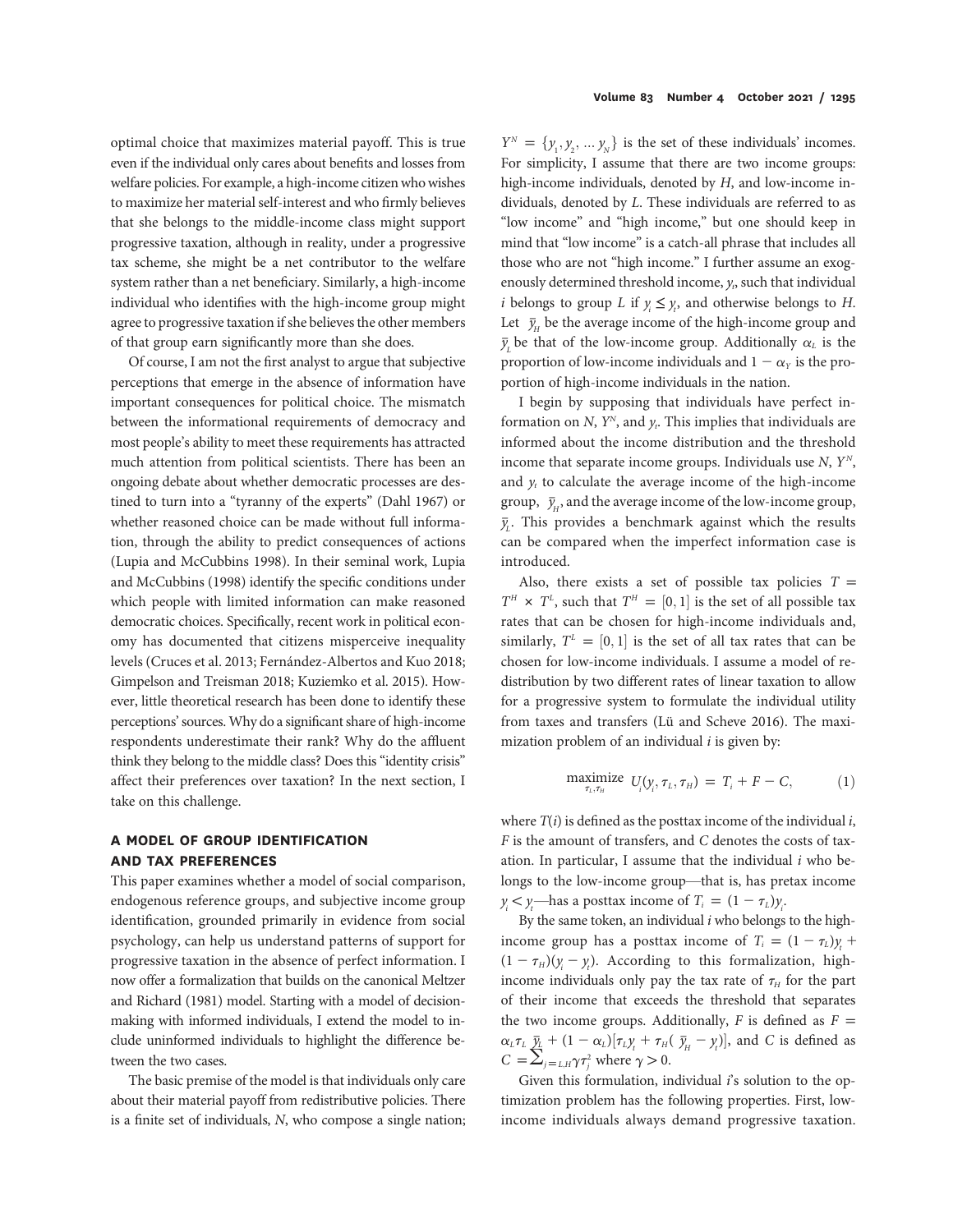Additionally, high-income individuals, unless their income is very low compared to others in the high-income group, oppose progressive taxation. In sum, when individuals have perfect information about the income distribution, income groups, and average income levels of different factions, people at the different ends of the income distribution should have polarized views on progressive taxation.<sup>1</sup>

#### Subjective income-group identification

Now consider an informational variation on the above maximization problem in which the assumption of perfect information about the economic variables in the model is relaxed. An individual may or may not be fully informed about N,  $Y^N$ ,  $y_b$ ,  $\bar{y}_t$ , and  $\bar{y}_t$ . If the individual is informed, the decisionmaking process is similar to the case discussed above.

However, the individual might not know the true values of these parameters. After all, there is a great consensus among political scientists about citizens' ignorance in economic and political matters. In the absence of information, an individual uses cognitive devices, informational shortcuts, and personal experience to predict the values of the parameters that are needed to make a decision (Lupia and McCubbins 1998; Tversky and Kahneman 1974). As Lippman (1922, 18) suggests, "The world we have to deal with politically is out of reach, out of sight, out of mind. . . . Gradually he makes for himself a trustworthy picture inside his head of the world beyond his reach." For most people, this trustworthy picture involves a more familiar and simplified version of the real world. For example, when asked about preferences over inequality-reducing policies, an average person would try to think about a small group of individuals to generate the needed information instead of thinking about the national income distribution.

More formally, I posit that if individual  $i$  is not informed, she will think about a nonempty set of individuals,  $N<sup>i</sup>$ , with incomes  $Y^N$  to estimate the income distribution, the threshold income  $(y_t)$ , and the average income of the income groups  $(\bar{y}_H$  and  $\bar{y}_L$ ). One can conceptualize N', as the individual's reference group. Here, I do not impose any restrictions on either the composition of the reference group or the income levels associated with the individuals in the reference group. More specifically, the reference group need not be a proper subset of the population or be a group of people with whom the individual has personal ties.

Before specifying the model, it is worthwhile to explain further the lack of constraints on  $N<sup>i</sup>$ . Most work in economic network effects rests on the assumption that the reference group is exogenous and the same for all individuals in a given

setting. A group of studies assumes that the residents of the local geographical area of the individual constitute the reference group (John, Song, and Gunatilika 2009). Another line of research posits that the reference groups consist of the people whom an individual personally knows and with whom she has daily interactions, such as friends, family members (McBride 2001), or coworkers (Brown et al. 2008). While this formulation can be analytically convenient, social scientists have yet to show why the reference group should consist of only one prespecified group defined by observable characteristics (such as age, race, education level), the frequency of interaction, or geographical proximity. In this paper I do not model, or specify, the psychological process by which reference groups evolve. Rather, the focus is on the individual's process of generating information and that information's impact on social policy preferences given different possible reference groups.

The question is then, of course, is it possible that individuals think about a reference group that is not a proper subset of the national population? Evidence from social psychology shows that the use of heuristics in the absence of perfect information could induce differences between the national population and reference groups. One such example is what Kahneman and Tversky (1972, 430) called the representativeness heuristic, defined as "the action of evaluating the probability of an uncertain event, or a sample, by the degree to which it is similar in essential properties to its parent population." When individuals are not correctly informed about the economy, they might be more inclined to think about a prototypical rich person, instead of judging the probability of the existence of such an individual objectively. This tendency is amplified with the increasing prevalence of social media outlets, where people are systematically subject to information about people they do not personally know.

Research shows that individuals often use information from social media or traditional media outlets to construct perceptions of social reality, including the perception of widespread presence of affluence and the affluent. This claim is backed with evidence from a growing body of research in psychology that concludes that what people see on social network sites or fictional shows affects their reference groups (Haferkamp and Krämer 2011; Hyll and Schneider 2013; Wang et al. 2017) Thus, with the use of heuristics and informational shortcuts, the reference group can include people with whom the individual has close ties or no ties, or even "prototypes" who do not exist at all. As Kahneman, Siovic, and Tversky (1982, 86) put it, "people often err by recognizing a prototypical stimulus that has never been shown."

Let me give a more intuitive example of what a subjective reference group,  $N<sup>i</sup>$ , is, and how the inclusion of a prototypical

<sup>1.</sup> A detailed account of this optimization problem can be found in the appendix.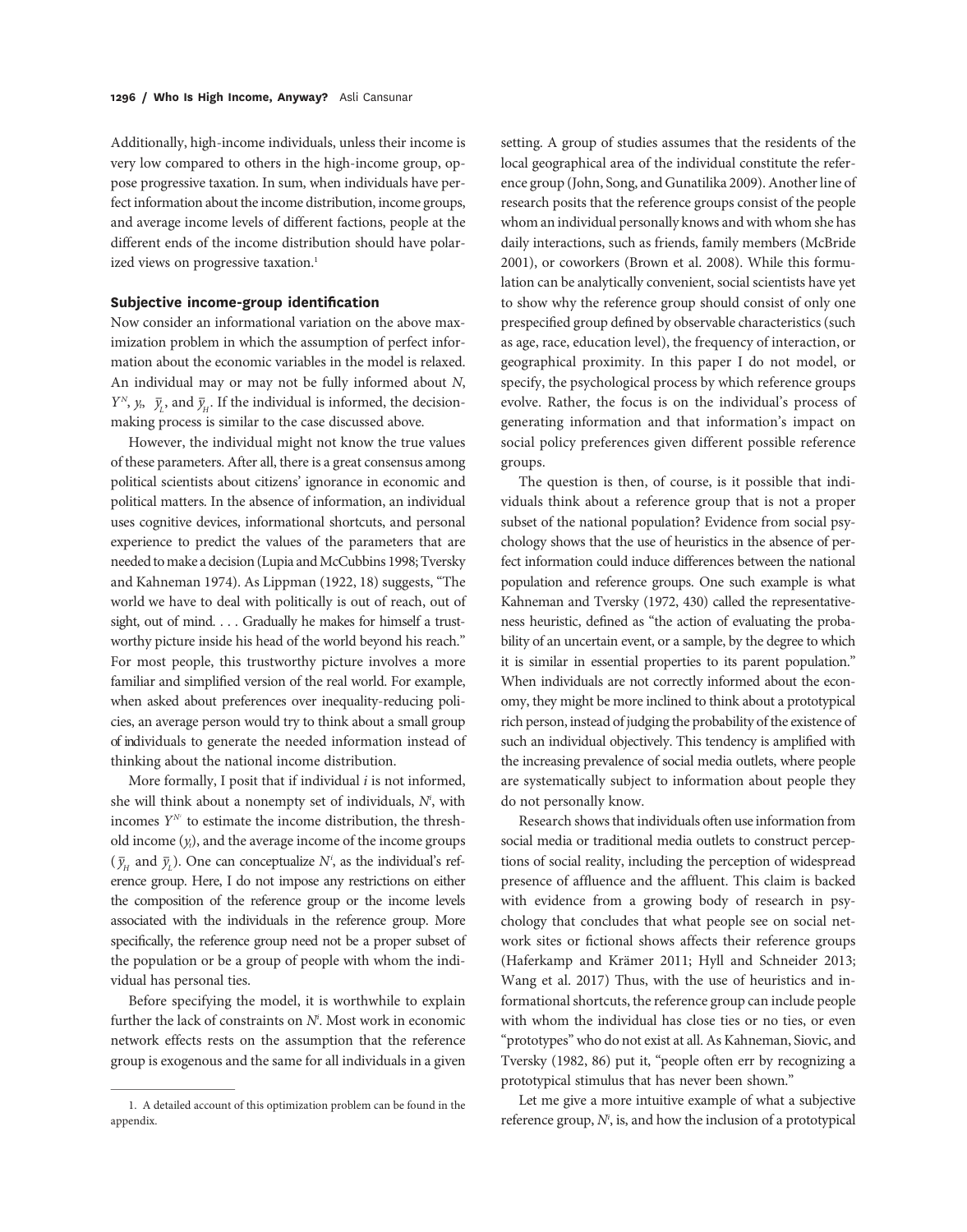rich person could affect perceptions of the economy. Imagine that there exists an individual  $i$  whose household's yearly income is \$70,000 from a country with median income \$20,000, with the top 10% earning \$70,000 and the lowest 10% earning \$5,000 a year. Moreover, assume that in this country the highest-earning CEO makes \$500,000 a year. If individual i does not know these economic and political facts, when she is asked about income groups, she will try to recreate the reality in her mind. One possibility is that she will successfully think about a subgroup of the national population that is a representative sample: an individual  $x$  with a household income of \$5,000, another individual with \$10,000, another with \$20,000, another with \$50,000, and herself. In this case, she will, more or less, have a subjective perception of the economy that is very similar to the objective income distribution.

Let us consider an alternative case. Assume that individual  $i$  watches television shows that consistently portray the life of the rich or follow famous millionaires from other countries on social media. These examples are regularly available in her daily life, and these characters represent "what it means to be rich" to her. When prompted to think about inequality and inequality-reducing policies, the subsample of the population she considers to make a reasoned policy choice might disproportionately involve these stereotypes—even when these characters might not even live in her own country or exist at all. As Zaller (1992) argues, the more recently a consideration has been called to mind or thought about, the more likely it is to be retrieved from the memory for use whether or not this choice is rational or not. In this case, let us assume that  $i$ 's reference group consists of a household that earns \$20,000 a year, herself, a national television star who she thinks makes \$100,000 a year, and finally, a prototypical CEO who is born out of her imagination. This prototypical figure, in her mind, drives a Ferrari, wears very fancy brands, lives in a big mansion, and earns over \$100,000,000 a year. When she uses this reference group to make inferences about the income distribution, she will significantly overestimate the level of inequality. Also, in this case, individual  $i$  not only includes stereotypical characters in her reference group but also assigns them an income that might be an exaggeration, given people's inability to deal with large numbers (Guay et al. 2016).

How do people generate predictions on  $y_h$ ,  $\bar{y}_L$ , and  $\bar{y}_H$  using the subjective reference group? An important line of work in social sciences has established that humans are hardwired with the tendency to compare themselves with others to assess their positions (Festinger 1954; Tajfel and Turner 1986; Turner 1975). Building on this literature, I rely on the concept of perceived distance to characterize individuals' income categorization processes of themselves and other people into income groups (Shayo 2009).

The social comparison involves comparing the distance an individual feels from each income group. An individual will evaluate her distance from the lower- and higher-ranked people in her reference group to gauge her economic position. She will also, mentally, calculate the social distance of other individuals in her reference group to categorize them into different groups. Formally, perceived distances from the highincome and low-income groups are defined as follows.

Perceived distance from the high-income group. The perceived income distance function of individual i from the group of individuals with higher incomes,  $S_H$ :  $[0, \infty)^N \to \mathbb{R}$ , is specified by

$$
S_H^i(y_i) = \sum_{j \in N^i} \beta_i \max(y_j - y_i, 0).
$$

Perceived distance from the low-income group. The perceived income distance function of individual i from the group of individuals with lower incomes,  $S_L^i : [0, \infty)^N \to \mathbb{R}$ , is

$$
S_{L}^{i}(y_{i}) = \sum_{j \in N^{i}} \beta_{i} \max(y_{i} - y_{j}, 0).
$$

I further assume that each individual  $j$  has the same normalized weight in the social distance function, that is,  $\beta_i =$  $1/(|N^i| + 1)$  for all  $i \in N$ .

Due to this specification, an individual's perceived distance from the high (low) income group depends not only on the cardinality of the set of individuals that she thinks earn more (less) than her but also on her degree of conviction. To substantively depict this mechanism, let us focus on the following example. Imagine the following scenarios in which an individual compares herself to her friends. Let us assume that in the first scenario, the individual cannot afford a quick getaway, whereas her friends have the resources to go to the nearest lake for the weekend. In the second scenario, the individual can afford to go to the lake, whereas her friends can take a cruise tour in the Caribbean. In both cases, the individual should feel poorer than her friends. In a model where only ordinal comparisons matter, the individual's assessment of her position in the income distribution is the same. However, if cardinal considerations matter, the individual should feel a lot poorer or a lot further away from the high-income group in the second scenario.

Let me now begin defining the subjective income-group identification mechanism:

High-income group identification. Individual  $i$  identifies with the high-income group if  $S_H^i < S_L^i$ .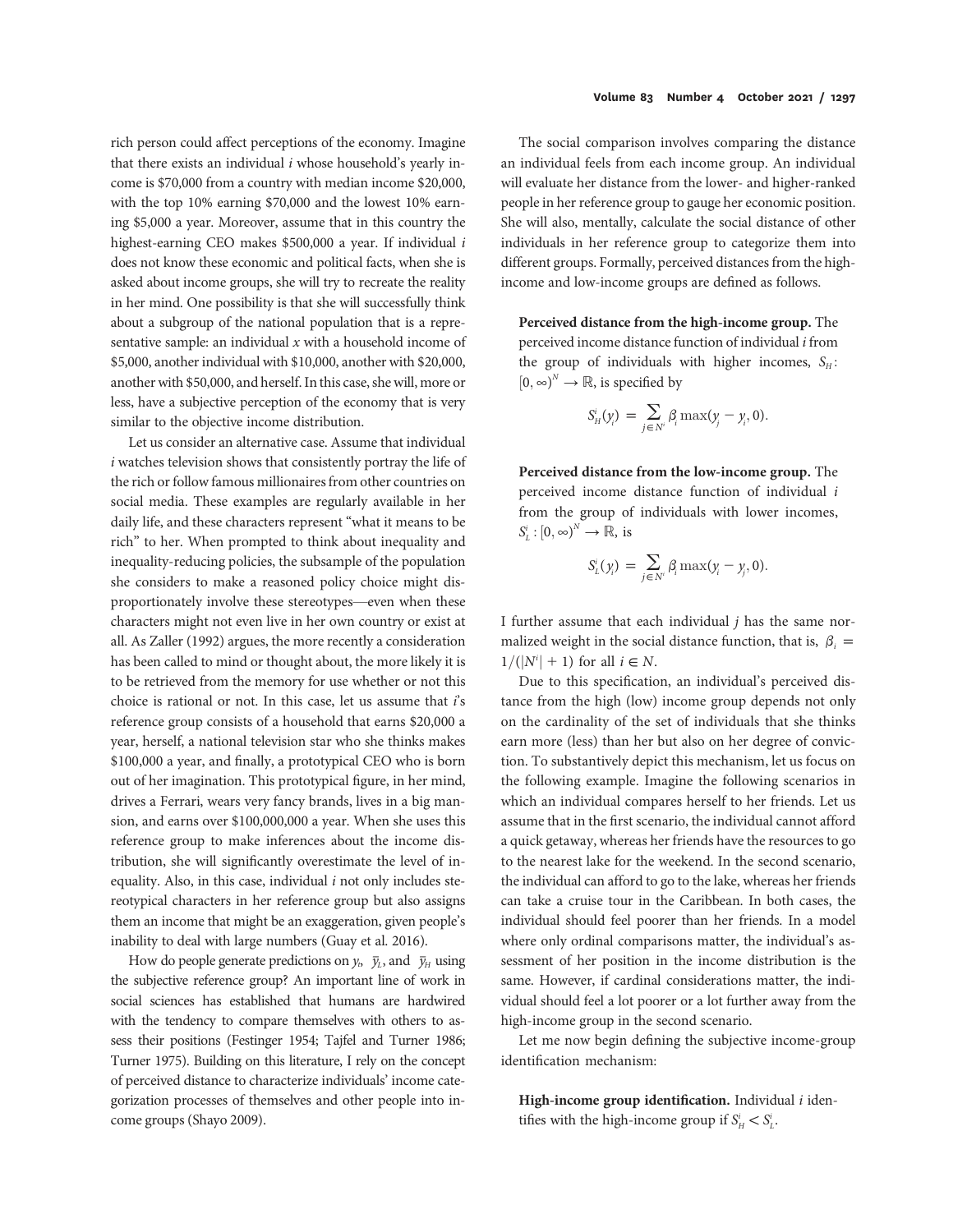Low-income group identification. Individual  $i$  identifies with the low-income group if her perceived distance from the individuals with the higher income is larger than her perceived distance from the individuals with lower incomes, that is,  $S_H^i \geq S_L^i$ .

Perceived threshold income. Let there be  $||N^i||$  individuals in the reference group of the individual,  $N^i$ , indexed by  $j \in \{1, 2, ...\|N^i\|\}$ . Individuals are distinguished by their pretax income level,  $v_i$  where  $v_i \le v_k$ for  $j < k$ . The term  $y_t^i$  is the income threshold such that for all  $y_j > y_t^i$ ,  $S_H^j \leq S_L^i$  and for all  $y_j < y_t^i$ ,  $S_L^i \leq S_H^i$ .

Before proceeding to examine the theoretical implications, it is necessary to comment on an additional issue. A potential objection to this setup relates to the endogenous formation of tax brackets. In environments where individuals express preferences over a specific tax policy that will be applied to predetermined income brackets, there is no room for confusion and uncertainty about who belongs to which group. However, this model tries to identify who supports tax regimes in which the tax rate increases as the taxable income increases, rather than measuring support for a specific policy. Also, in most cases where tax policy is discussed or preferences of progressive taxes are questioned, whether by politicians, in the media, or by survey questions, the language usually only involves vague terms such as "taxing the rich" or "taxes the highincome group should pay." Thus, in many settings, people do not observe tax brackets directly to make decisions; instead, they form opinions about the tax obligations of not-welldefined income groups, such as "the rich."

#### The magnitude and the direction of misperceptions

How does the difference between the population and the individual's reference group generate subjective perceptions of the economy? I formulate the difference by introducing the following distance function between the population and the reference group based on an average of distances between the income of their elements. The distance function formalizes the intuition that the content of the reference group matters for the magnitude of distributional misperceptions.

**Magnitude of misperceptions.** Let  $(\mathbb{R}, d)$  be a metric space, where  $d(a, b)$  denotes the Euclidean distance between  $a$  and  $b$ . Let  $\mathcal{P}(\mathbb{R})$  denote the collection of all nonempty finite subsets of R. For each  $Y^N \in \mathcal{P}(\mathbb{R})$ and  $Y^{\mathbb{N}^i} \in \mathcal{P}(\mathbb{R})$ , define  $M(Y^{\mathbb{N}}, Y^{\mathbb{N}^i})$  on  $\mathcal{P}(\mathbb{R}) \times \mathcal{P}(\mathbb{R})$ to be the function

$$
M(Y^{N}, Y^{N}) = \frac{1}{|Y^{N} \cup Y^{N}|} \frac{1}{|Y^{N}|} \sum_{x \in Y^{N}} \sum_{y \in Y^{N^{c}} \setminus Y^{N}} d(x, y) + \frac{1}{|Y^{N} \cup Y^{N^{c}}|} \frac{1}{|Y^{N^{c}}|} \sum_{x \in Y^{N} \setminus Y^{N^{c}}} \sum_{y \in Y^{N^{c}}} d(x, y).
$$
\n(2)

Mathematically, the magnitude of the misperception function accounts for both ordinal and cardinal differences between the elements of  $Y^N$  and  $Y^{N'}$ . An individual's misperceptions will not only depend on how different  $Y^{N'}$  is from  $Y^N$ , that is, the dissimilarity of sets, but also on the distance between the different elements of both sets.

Given this formulation, the following proposition summarizes the main findings:

Proposition 1. The misperception function of an individual who lives in a country with the finite set of individuals  $N$  and has a reference group  $N^i$ ,  $M(Y^N, Y^N)$ , has the following properties:

- 1. If  $N = N^i$  then  $M(Y^N, Y^N) = 0$ .
- 2. For a given  $|Y^N \cup Y^{N^i}| = A \in N$ ,  $M(Y^N, Y^{N^i})$  is For a given  $|I \cup I| =$ <br>increasing in  $|Y^N \setminus Y^N|$ .
- 3.  $M(Y^N, Y^{N})$  increases as  $\sup_{a \in Y^N} \inf_{b \in Y^N} d(a, b)$  increases. (The proof is in the appendix, available online.)

Part 1 of proposition 1 demonstrates that when the population and the reference group are the same, there are no misperceptions. It seems plausible that the cases in which the difference between  $N$  and  $N<sup>i</sup>$  are minimal, the level of misperception is also minimal.

As the dissimilarity between  $N$  and  $N<sup>i</sup>$  increases, the disparity between the state of the world and the perceptions intensifies. There are two types of possible deviations of the set of the incomes of the reference group from those of the population. First, as stated in part 2 of proposition 1, the number mation. First, as stated in part 2 of proposition 1, the number<br>of elements that belong to  $Y^N \times Y^N$  account for one kind of dissimilarity. As an individual has more individuals in her reference group with different incomes than the ones in the population, the magnitude of misperceptions increases substantially. On the other hand, as formulated in part 3 of proposition 1, the magnitude of misperception also depends on the distance between the different elements of  $Y^N$  and  $Y^{N^i}$ . As the greatest of all the distances from a point in  $Y^N$  to the closest point in  $Y<sup>N</sup>$  increases, the divergence between the perceived state of the economy and the actual income distribution becomes more salient.

Proposition 1 shows that the lack of factual information and social comparison do not always lead to substantial misperceptions. This result seems to be consistent with earlier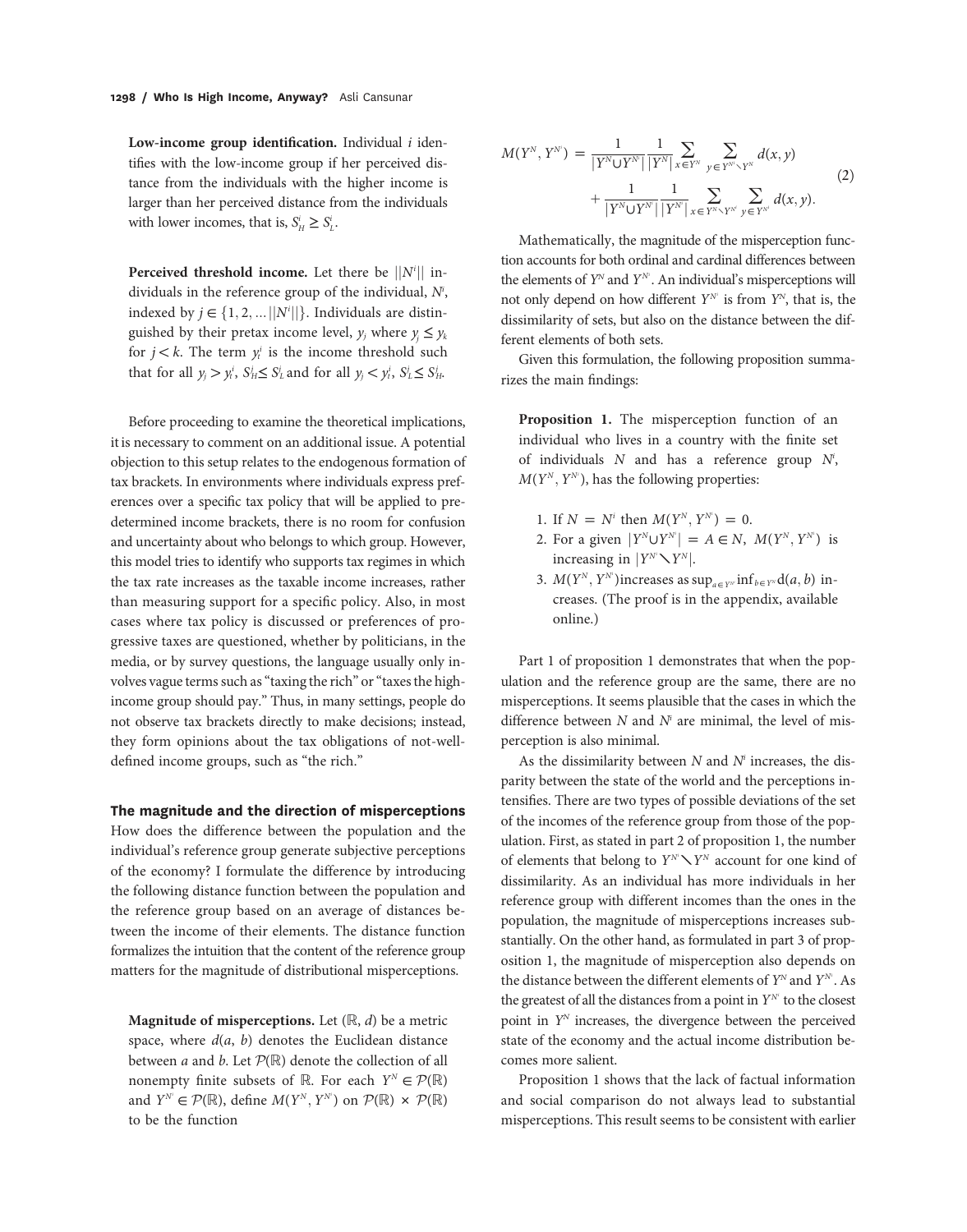research, which concluded that people use simpler substitutes for statistical information to arrive at the same conclusions as had they had full information (Lupia and McCubbins 1998). Gigerenzer (2007) calls this ability "the intelligence of the gut feelings," positing that "trusting your gut" can get you out of trouble. However, as parts 2 and 3 of proposition 1 illustrate, the sampling process can also lead to significant misperceptions. As Tversky and Kahneman (1974) argue, although sometimes useful, heuristics and shortcuts can also lead to systematic errors in perceptions and judgments.

Now that the conditions under which self-comparison to an endogenous reference group creates misperceptions are established, let me turn to practical implications of misperceiving. How do misperceptions affect self-placement into subjective income groups?

**Proposition 2** For a given  $N^i$  and  $N$ , let  $x \in N^i$  be the element that satisfies  $\sup_{a \in Y^N} \inf_{b \in Y^N} d(a, b)$ . Then, for all N and N<sup>i</sup>, there exists  $\omega \in \mathbb{R}$  such that if  $x > \omega$ , then  $S_H^i > S_L^i$ . (The proof is in the appendix.)

Proposition 2 establishes that even just one high-income outlier has the potential to render it impossible for an individual to identify with the high-income group. This is a result of the unboundedness of high incomes in the reference group. In comparison with members of the reference group, an individual's income acts as a limit for her distance from those with lower incomes—the most substantial difference could only be in the magnitude of the individual's income. However, comparisons with higher-income individuals do not have any constraints in the same nature.

An important issue to note is that the implausibility of identifying with the high-income group emerges even though the model assigns the same weights,  $\beta_i = 1/(|N^i| + 1)$ , for self-comparison with those with higher incomes and lower incomes. A considerable body of research has established that individuals suffer more from comparing themselves to those who have more resources (Fehr and Schmidt 1999; Loewenstein, Thompson, and Bazerman 1989). If the model is extended to capture dislike for disadvantageous inequality, an individual is even less likely to identify herself with the highincome group.

#### Preferences over progressive taxation

Now, let me turn to the policy implications of these misperceptions. Recall that the theory suggests that in the case of imperfect information, the individual relies on the subjective levels of the variables in equation (1) to calculate the optimal levels of  $\tau_L$  and  $\tau_{H}$ : the income threshold  $(y_t^i)$ , average income

of the high-income group  $(\bar{y}_H^i)$ , average income of the lowincome group  $(\bar{y}_L^i)$ . Also, individual *i*'s expected posttax income also depends on her subjective group identification: if  $i$  identifies with the low-income group, she thinks her posttax income is  $T(i) = (1 - \tau_L)y_i$ . However, if *i* identifies with the high-income group, she assumes her posttax income is  $T(i) = (1 - \tau_L)y_t^i + (1 - \tau_H)(y_i - y_t^i).$ 

Solving the maximization problem based on the perceived income distribution, the following summarizes the main results:

#### Proposition 3

- 1. The optimal progressive tax for an individual who identifies with either income group is increasing in  $\bar{y}_H^i$ .
- 2. An individual who identifies with the low-income group demands progressive taxation independent of her income level.
- 3. An individual who identifies with the highincome group demands a positive, progressive tax if the perceived average income of the highincome group is sufficiently high. (The proof is in the appendix.)

This final proposition raises the issue of whether subjective income group identification, as well as nonfactual beliefs about the income levels of certain groups, maps to redistributive preferences. It might be the case that, although people compare themselves with the superrich, and that comparison affects their self-esteem or subjective well-being negatively, it does not impact fiscal policy demands. Experimental evidence available from multiple studies shows that, indeed, self-comparison and reference groups affect policy demands: when individuals are induced to feel a greater distance from the rich, they increase their support for redistributive policies. Sands and de Kadt (2019) show that randomized exposure to a BMW in South Africa increases an individual's likelihood of signing a petition to demand a wealth tax. Similarly, Condon and Wichowsky (2020) show that experimentally provoking self-comparisons with the wealthy generates concern about inequality and an increase in demand for social policies.

Taken together, propositions 1, 2, and 3 generate three empirical hypotheses:

H1. Individuals are less likely to identify with the highincome group as the perceived income of the highincome group increases.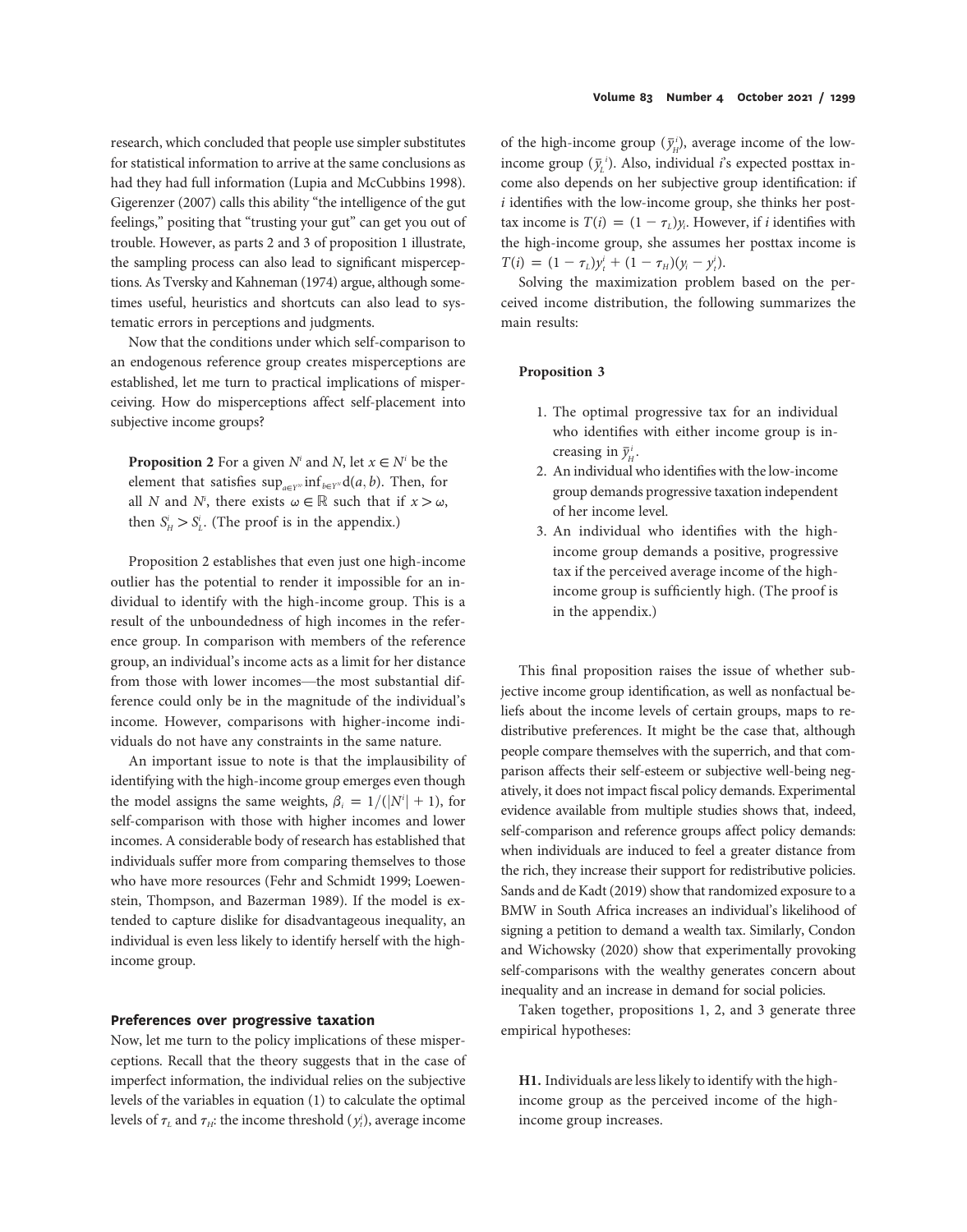H2. Subjective income-group rank is negatively correlated with demand for progressive taxation.

H3. The probability of supporting progressive tax policies is increasing in the perceived income of the high-income group.

## EMPIRICAL EVIDENCE Data and methods

The following analysis relies on the 2009 Social Inequality International Social Survey Programme (ISSP 2009), which asks a variety of questions about perceptions of economic inequality, self-placement, and preferences on redistributive policies. The analysis was restricted to countries where information on income allowed the generation of 10 deciles and where the respondents were asked to report gross household income before taxes and other deductions. The sample covers 22 countries and around 8,000 respondents.<sup>2</sup> It thus provides rich individual-level data on perceptions and preferences over welfare policies, as well as all the important control variables. First, I examine the determinants of subjective self-placement. Then I proceed to explore how subjective self-placement and assessments of high-income group's affluence levels affect preferences over progressive taxation.

Testing the impact of subjective-income identification and objective income on redistributive preferences calls for measuring these variables with precision. The measure of income is equivalized gross household income before taxes. I equivalize incomes by dividing household income by the square root of the number of household members. I also restrict the sample to those aged 22–60. Finally, I convert the income variable into 10 deciles to facilitate the comparison of different levels of income across countries.

While there are many ways to model subjective selfidentification, I rely on the following "scalometer" question from the ISSP (2009) extensively used by scholars to measure subjective group identification in cross-national settings (Evans and Kelley 2004; Smith 1992): "In our society, there are groups which tend to be towards the top and groups which tend to be towards the bottom. Where would you put yourself now on this scale?" The respondents were asked to choose a rank between 1 and 10. I take the respondents' answers as a proxy for where they think they are located at the income distribution to operationalize a respondent's subjective group identification, self-placement.

To measure an individual's perceived income distance from the high-income group and low-income group, as well as to measure the perceived average income of the high- and low-income groups, I rely on the following two questions from the ISSP (2009). Respondents are asked to estimate how much a chairman of a large national company and an unskilled factory worker earn. These responses are recorded open-endedly. To generate internationally comparable distance measures, I use the following formulation to operationalize Income Distance to a CEO and Income Distance to a Worker variables.

Income distance to a CEO = 
$$
\log\left(\frac{\text{Estimated CEO pay}}{\text{Respondent's household income}}\right)
$$
,

\nIncome distance to a worker =  $\log\left(\frac{\text{Estimated worker pay}}{\text{Respondent's household income}}\right)$ .

I take the log transformation of the CEO pay to household income ratio and worker pay to household income ratio to reduce the influence of outliers and facilitate easier interpretation. This formulation allows me to use this variable for two of the parameters in the theoretical model: (i) an individual's perceived income distance from the high-income group and (ii) the perceived average income of the high-income group. Observe that an increase in the estimated CEO pay will increase both of these measures. In the text, I use these two interpretations of this variable interchangeably.

I capture demand for progressive taxation using the question, "Do you think people with high incomes should pay a larger share of their income in taxes than those with low incomes, the same share, or a smaller share?" Answers are recorded on a 5-point scale, with endpoints "much larger share" and"much smaller share."I create a binary variable, Progressive Tax, that equals one if a respondent agrees that those with high incomes should pay a much larger share or a larger share of their income in taxes.

To control for the variation in individual-level characteristics, I include respondents' Age, Gender ( $1 = \text{female}$ ), Marital Status (1 = married), Conservative (1 = supports a right wing party), as well as whether the respondent is a college graduate, College  $(1 =$  has a college degree). Respondents' employment status is captured by the binary variables for currently being Unemployed  $(1 =$  unemployed), or Part-Time Employed  $(1 = part-time employed)$ . I use a binary variable Union Member that takes the value one if the respondent indicates past or present membership to a union. Following Scheve and Stasavage (2006) and Stegmueller et al. (2011), I also control for Church Attendance (5-point measure, with endpoints  $0 =$  never and  $5 =$  daily). Finally, following Cusack, Iversen, and Rehm (2006) and Iversen and Soskice (2001), I control for skill specificity of respondents to account

<sup>2.</sup> Countries included in this sample are Australia, Bulgaria, Cyprus, Denmark, China, Finland, Great Britain, Hungary, Iceland, Israel, Japan, South Korea, New Zealand, Norway, Philippines, Russia, Sweden, Turkey, Taiwan, United States, Venezuela, and South Africa.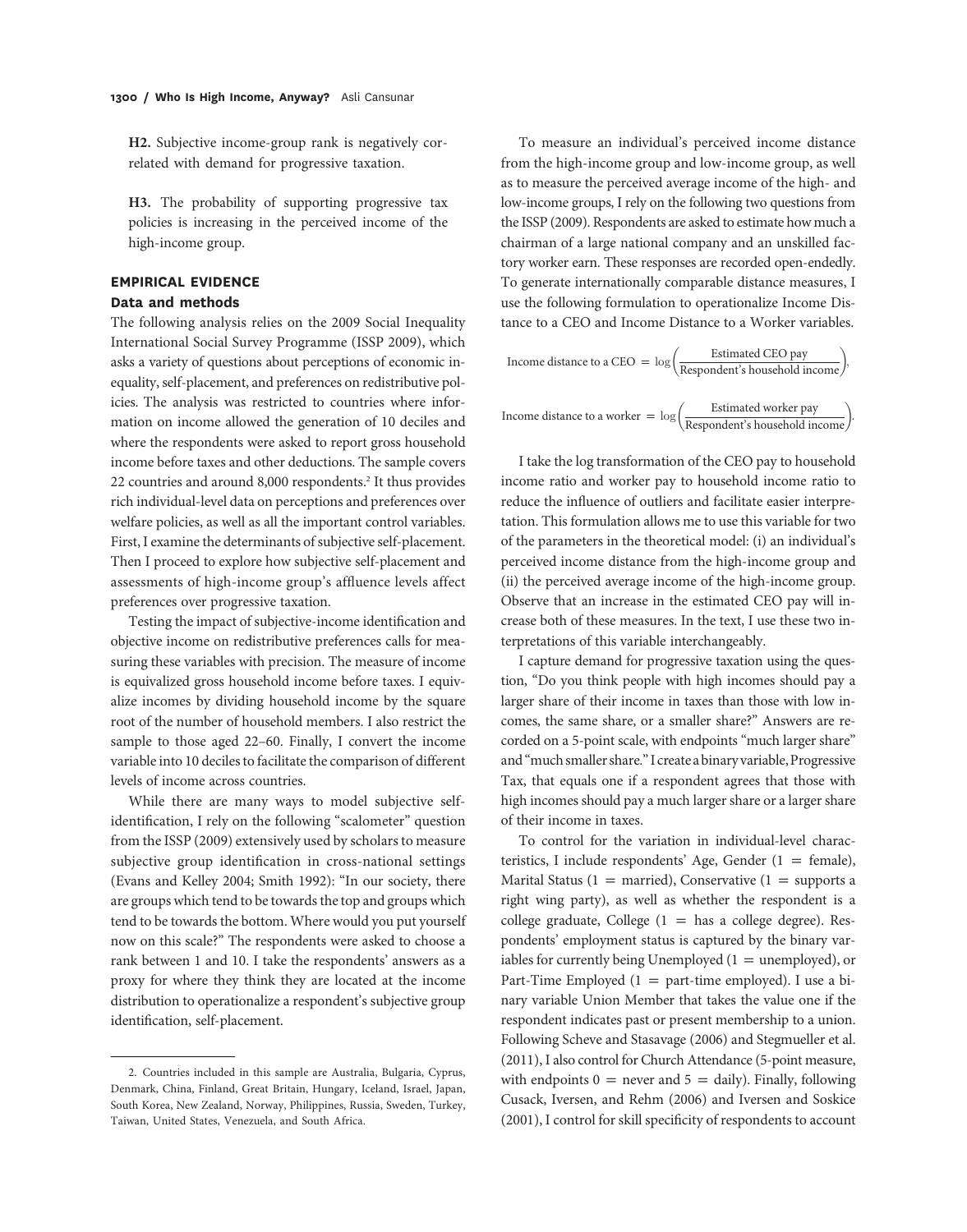

Figure 2. Self-Placement (A) and Income Distance to a CEO (B) by income decile. The black line shows the logarithmic transformation of highest average CEOemployee compensation ratio in the sample (the USA).

for differences in policy demands of those with different labor market risks.

To examine the empirical implications of the formal model presented in the theory section, I employ a series of semiparametric generalized additive models (GAMs). GAMs possess important advantages over more traditional estimation methods. The most important advantage is that they allow the researchers to examine the effects of independent variables free of any functional assumptions. This is especially crucial where the theoretical claims warrant nonlinear effects that could not be easily captured by polynomials.<sup>3</sup> In such cases, it is more appropriate to refrain from imposing any linear functional form in the empirical analysis of that theoretical claim.<sup>4</sup>

Following Beck and Jackman (1998) and Keele (2008), I use a semi-parametric GAM:

$$
\gamma_i = \alpha + \sum_{j=1}^k S_j(x_{i,j}) + \sum_{l=1}^m \beta_l(Z_{i,l}) + S_c(\text{country}_i) + \in_i,
$$

where  $\gamma_i$  is the value of the dependent variable,  $\alpha_i$  is the intercept, k stands for the number of nonparametrically modeled main independent variables, x, that are smoothed by the smoothing function  $S_j$ . I assume that control variables have

linear effects, as in the standard regression setup. Following this assumption, m number of control variables is estimated parametrically. The term  $S_c$ (country<sub>i</sub>) is the country random effect to account for differences in respondents' political and economic environments. The term  $\epsilon_i$  is the error term, where  $E(\epsilon_i) = 0$  and var $(\epsilon_i) = \sigma^2$ . Following Keele (2008), the preferred parameter selection criterion is generalized crossvalidation that automatically selects smoothing parameters.

One major difference between GAMs and more traditional estimation methods is the lack of numerical output. Since the coefficients are not fixed, there is no single point estimate to represent the relationships of interest. Instead, the nonparametric relationships are visualized using graphs.

### Results

Before presenting the empirical results, it is interesting to look at Self-Placement and Income Distance to a CEO descriptively. The aim is to establish whether most high-income individuals place themselves in the middle, as well as to investigate the nature of perceptions pertaining to the income distance to a CEO. Figure 2 shows the distribution of Self-Placement and Income Distance to a CEO by objective income deciles of the respondents. Although the analytical scope of figure 2 is limited, it is immediately clear that when asked to place themselves on a 10-point scale, most respondents place themselves between the fourth and the sixth groups. Although selfplacement increases with the objective income decile, the magnitude of this increase is not very substantial. The median

<sup>3.</sup> For example, proposition 2 posits a nonlinear relationship between the income of the rich and self-identification.

<sup>4.</sup> All analysis in the paper is replicated in the appendix using OLS and logistic regressions. The choice of the estimation technique does not change the main results.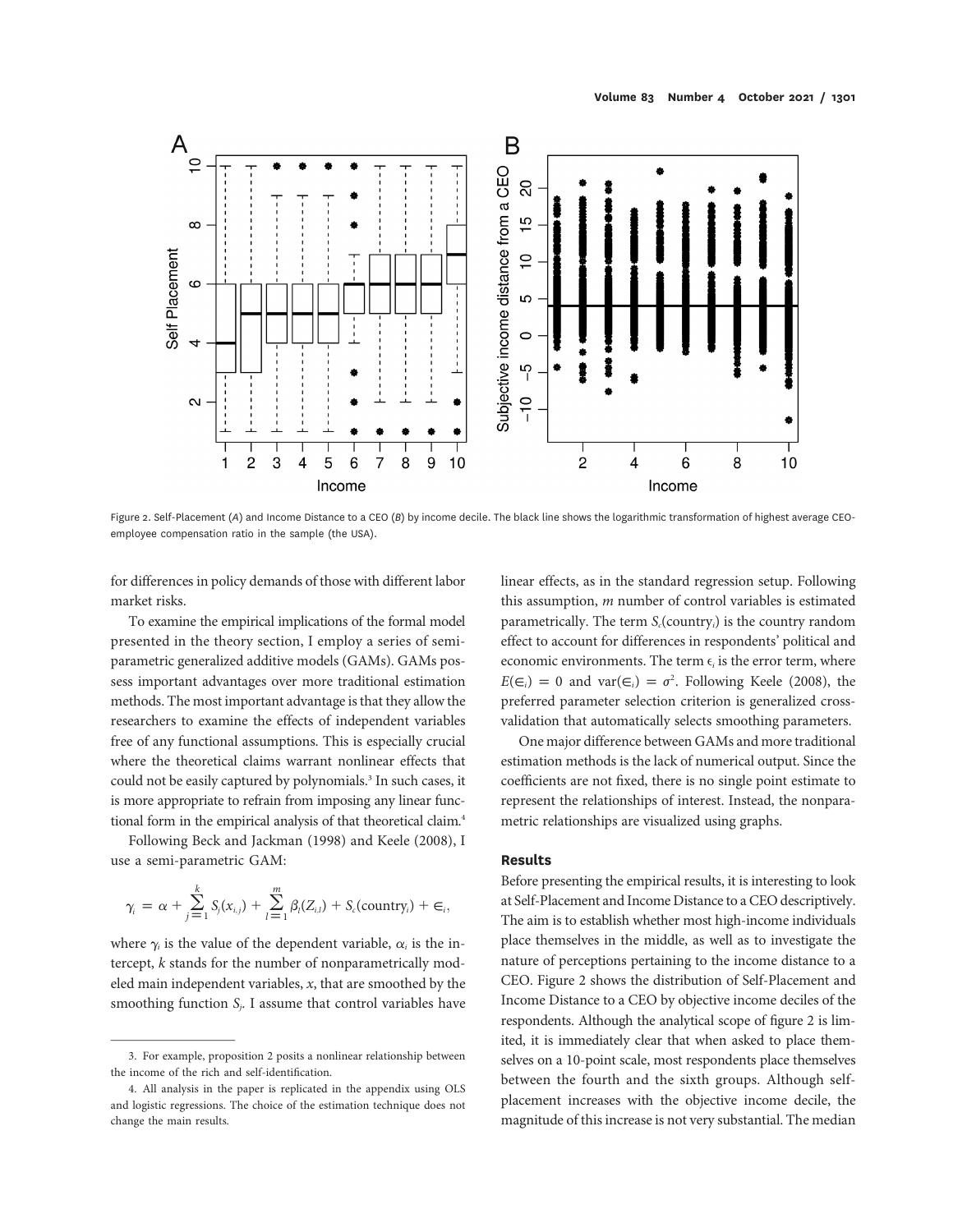value of Self-Placement of the respondents below the median household earnings averages around 5, whereas it is 6 for those above the median.

Figure 2 also reveals valuable insights about the subjective perceptions of respondents on the income distance from a CEO. The range of perceived distance ranges from negative five to positive 20. The horizontal line shows the logarithmic transformation of the highest CEO to average worker pay ratio of a company in the United States, the country with the highest overall proportion in the sample. The logarithmic transformation of the highest CEO-employer compensation ratio in the United States is 4.06 (Melin, Zhao, and Perry 2019), whereas the logarithmic transformation of the average CEO-employer compensation ratio is only 2.42 (Duarte 2019). Looking at the distribution of the perceived distances and the actual numbers, it is clear that many people overestimate the distance by a considerable margin. This figure thus shows that some respondents' best guess about the yearly earnings of a CEO is significantly larger than the highest earner's salary in their country. These numbers reveal that some people think about prototypes that do not exist when they are prompted to think about the income levels of the rich.<sup>5</sup>

I begin the empirical analyses by examining the role of perceived income distance to the high-income group in shaping subjective group identification before turning to the role of these perceptions in shaping policy preferences. Recall that hypothesis 1 posits that individuals are less likely to identify with the higher income groups as their perceived income of the top earner's increases. Graph A in figure 3 plots the smoothed effect of Income Distance to a CEO on Self-Placement based on estimates from a linear GAM with country random effects. The model includes income, female, church attendance, college, union member, unemployed, part-time employed, married, conservative, skill specificity, and age as parametric controls. It also includes the Income Distance to a Worker variable nonparametrically as an additional control. The figure demonstrates the predicted self-placement of a respondent belonging to the top decile, holding other variables at their median values.

The first finding to note is the nonlinear nature of the curve, making the use of GAMs an appropriate choice for estimation. The curve slopes down steeply when the Income Distance to a CEO = 0, which is the point where a respondent thinks she earns as much as a CEO. After that steep decrease, the increases in the Income Distance to a CEO produce a little change in the self-placement. A respondent who belongs to the top income decile, holding other variables at their median values, places herself higher than the seventh group



Figure 3. Determinants of self-placement based on estimates from a linear GAM with country random effects. The 95% confidence interval is shown as gray band in graph A.  $N = 8,028$ . Color version available as an online enhancement.

when she thinks she earns a lot more than a CEO. However, self-placement falls to lower than 6 when she feels that she is making much less. This empirical finding is consistent with hypothesis 1: an individual is less likely to identify with the high-income group if the perception of the earnings of the rich is very high.

Graph B in figure 3 displays the contour plot of the joint effect of objective Income and Income Distance to a CEO on Self-Placement based on the same model. The x-axis shows the objective income decile of a respondent, whereas the yaxis shows the Income Distance to a CEO, and the contour lines quantify the predicted values of Self-Placement. Dark areas denote the smallest predicted values, and light areas show the higher predicted values. In line with hypothesis 1, an individual's subjective self-placement is the highest when the perceived income of the high-income group is low. Looking at the right side of the figure, respondents who belong to the top decile place themselves in the higher groups, around 7, only when they think they earn more than a typical CEO in their country. As their impression of the income of an average CEO increases, they start underestimating their position significantly.

Moving onto the effects of these perceptions on policy preferences, I turn to logistic GAMs examining hypothesis 2 and hypothesis 3. Figure 4 illustrates smooth functions of

<sup>5.</sup> The appendix contains more detailed information.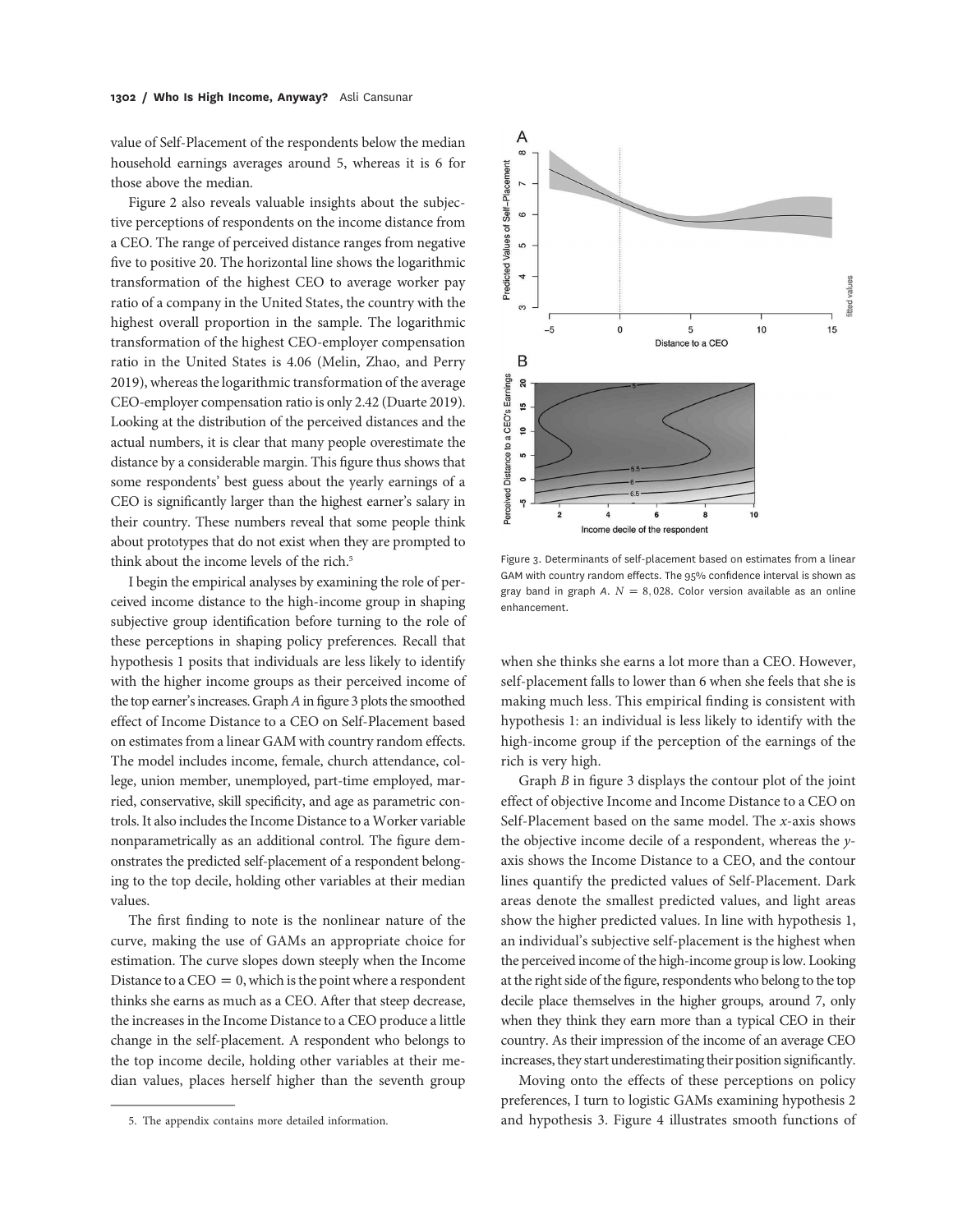

Figure 4. Relationship between subjective self-placement, subjective distance to a CEO, and the probability of supporting progressive taxation based on estimates from a logistic GAM with country random effects. The 95% confidence interval is shown as a gray band.  $N = 8,028$ .

Self-Placement's and Income Distance to a CEO's effect on the probability of supporting progressive taxation based on estimates from a logistic GAM with country random effects. The model includes income, female, church attendance, college, union member, unemployed, part-time employed, married, skill specificity, conservative, and age as parametric controls. The figure demonstrates that the probability of supporting progressive taxation decreases as Self-Placement increases and increases as Income Distance to a CEO increases.

Figure 5 shows further evidence supporting hypothesis 2 and hypothesis 3. The contour lines quantify the predicted values of probability of supporting progressive taxation. Darker areas denote the smaller predicted probabilities, while lighter areas denote higher predicted probabilities. The patterns are striking and consistent. Graph A in figure 5 plots the effects of income and self-placement on the probability of supporting progressive taxation. The contour plot reveals that Self-Placement is a stronger predictor of supporting progressive taxation than Income. The probability of supporting progressive taxation of a top-decile respondent and a first-decile respondent is very similar if they place themselves in the same subjective income rank. A respondent who is objectively in the tenth income group supports progressive taxation with probability 0.64 if she subjectively places herself in the tenth group on the scale of subjective perception. The probability of supporting progressivity increases to 0.8 if she subjectively places herself in the fifth group. Similarly, a first-decile respondent who places herself in the fifth group supports progressive taxes on those with high incomes with probability 0.82. However, first-decile respondents who place themselves in the first subjective group support progressivity with probability 0.9. Given that most respondents, high and low objective deciles alike, place them-

selves in the middle groups, this graph explains why the poor and the rich are not significantly polarized in their support of progressive policies.

Graph B in figure 5 quantifies a similar dynamic, this time using the perceived Income Distance to a CEO. Similarly, the perceived distance to the high-income group significantly impacts demand for progressive taxation. When individuals believe that a typical CEO earns significantly more than them, they fully support progressive taxation, independent of their own income levels. Recall that the average CEO-employee distance for the countries in the sample was 2.42, so the increase in the probability of support for progressive taxation mainly comes from respondents who unrealistically overestimate the earnings of a typical CEO.

Graph C in figure 5 summarizes these two results. As expected, the level of support for progressive taxation is the



Figure 5. The effects of objective and subjective self-placement (A), objective self-placement and subjective distance to a CEO (B), and subjective self placement and distance to a CEO (C) on the predicted probability of supporting progressive taxation, based on estimates from a logistic GAM with country random effects.  $N = 8,028$ . Color version available as an online enhancement.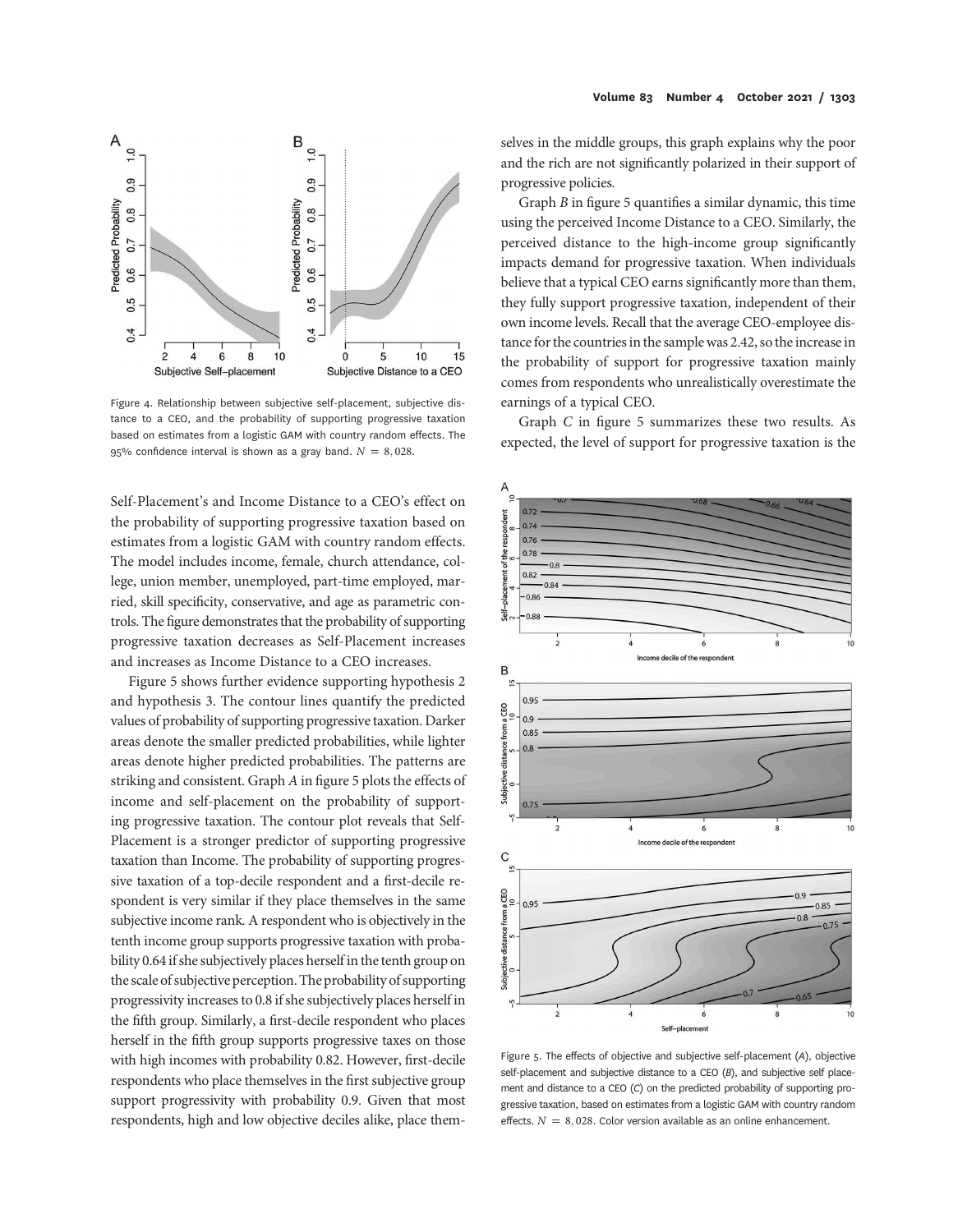highest, 0.95, in the upper left corner where subjective income distance from a CEO is the highest, and the selfplacement is the lowest. Respondents who identify with the lower groups and overestimate the earnings of a CEO demand progressive taxation. As we move to the lower right corner, that is, as the respondent's self-placement is high, but the perceived income distance to a CEO is small, the probability of agreeing to progressive tax is the lowest: around 0.6. When respondents place themselves in high-income groups and think that they are earning as much as a typical CEO, they are less likely to support progressivity. The most striking result perhaps relates to the individuals who place themselves in high groups but still believe they earn significantly less than a CEO. In line with the prediction of proposition 3.3 which posits that an individual who identifies with the higher-income group still prefers a progressive tax rate if she believes that the other members of the high-income group are substantially richer than her, this figure shows that the predicted probability of supporting progressive taxation of an individual who places herself in the top income group is substantially high, 0.95, when that individual unrealistically overestimates a typical CEO's earnings.

Overall, these results indicate strong support for hypothesis 1, hypothesis 2, and hypothesis 3. Individuals are less likely to identify with the high-income group as the perceived income of the high-income earners' increases. The analysis also shows that subjective income-group identification is negatively correlated with the demand for progressive taxation, and the demand for a progressive tax schedule is increasing in the perceived income of the high-income group. The results are mainly driven by those who significantly overestimate the affluence levels of the rich. Given that many individuals place themselves in the middle-income groups, these results explain why only a few people, low and high income alike, oppose progressive taxation.

#### **CONCLUSION**

I began this article by showing that the rich and the poor do not hold significantly different views on progressive taxation: a high proportion of individuals from each income class agree that the tax schedules should be progressive. To explain this similarity, I have argued that subjective income group identification and perceptions about the high-income class's earnings are key ingredients for understanding the microfoundations of preferences over progressivity, because they shape what people believe they will pay for and get from the welfare state.

This article challenged the core assumption of standard models of redistributive preferences by bridging two disconnected literatures: one on political behavior under conditions of imperfect information and another on preferences

for redistribution. Inconsistent empirical accounts of the relationship between income and the demand for redistribution can be explained, I showed, by a cognitive framework in which individuals make subjective predictions about benefits and losses from redistributive policies. An individual's own income contributes to her level of demand for redistribution. However, her perceptions of how she ranks economically within the population also matter significantly for redistributive preferences. To understand how subjective rank is generated, I developed an argument about how people use heuristics and social comparison to estimate these in the absence of factual information. The use of social comparison with an endogenous reference group causes misperceptions that weaken the link between income and redistributive demands.

Perhaps one of the most interesting findings of this paper is that the well-known "middle-income bias"found in public opinion surveys can be systematically explained. When individuals compare themselves either to the superrich or the superpoor, they tend to infer that they are situated around the middle of the income ladder. This, of course, has severe effects on their political preferences.

Another important finding is that the design of widely used survey questions might induce measurement error. In the literature on redistribution, most of the questions used in constructing dependent variables contain concepts such as"high-income"individuals. If respondents have a different understanding of the high-income group's composition, such questions will fail to measure attitudes toward redistribution uniformly across individuals. Hence, incorporating informational assumptions into research on redistributive politics is not only relevant and important theoretically. It also has critical empirical implications that call for revising currently popular survey methodologies and measurement tools.

The theory developed in this article has important implications not only for the rich's preferences over the structure of taxation but also on its level. My findings suggest that a vast majority of individuals identify as "low-" or "middle-income" even if they are not. In addition, subjective identification matters in shaping tax preferences. Taken together, these analyses point to a discussion about how people assess tax rates that are imposed on their household's income. The results in this paper suggest that those who identify with the lower groups should find the tax burden on themselves extremely "high," given that they believe they are not "rich" at all. This implication is consistent with significant and unintuitive empirical findings in the political economy of redistribution literature. First, Roosma, Van Oorschot, and Gelissen (2016) show that high-income individuals think that the middle-income class is overburdened with taxation. Second, scholars have consistently found that individuals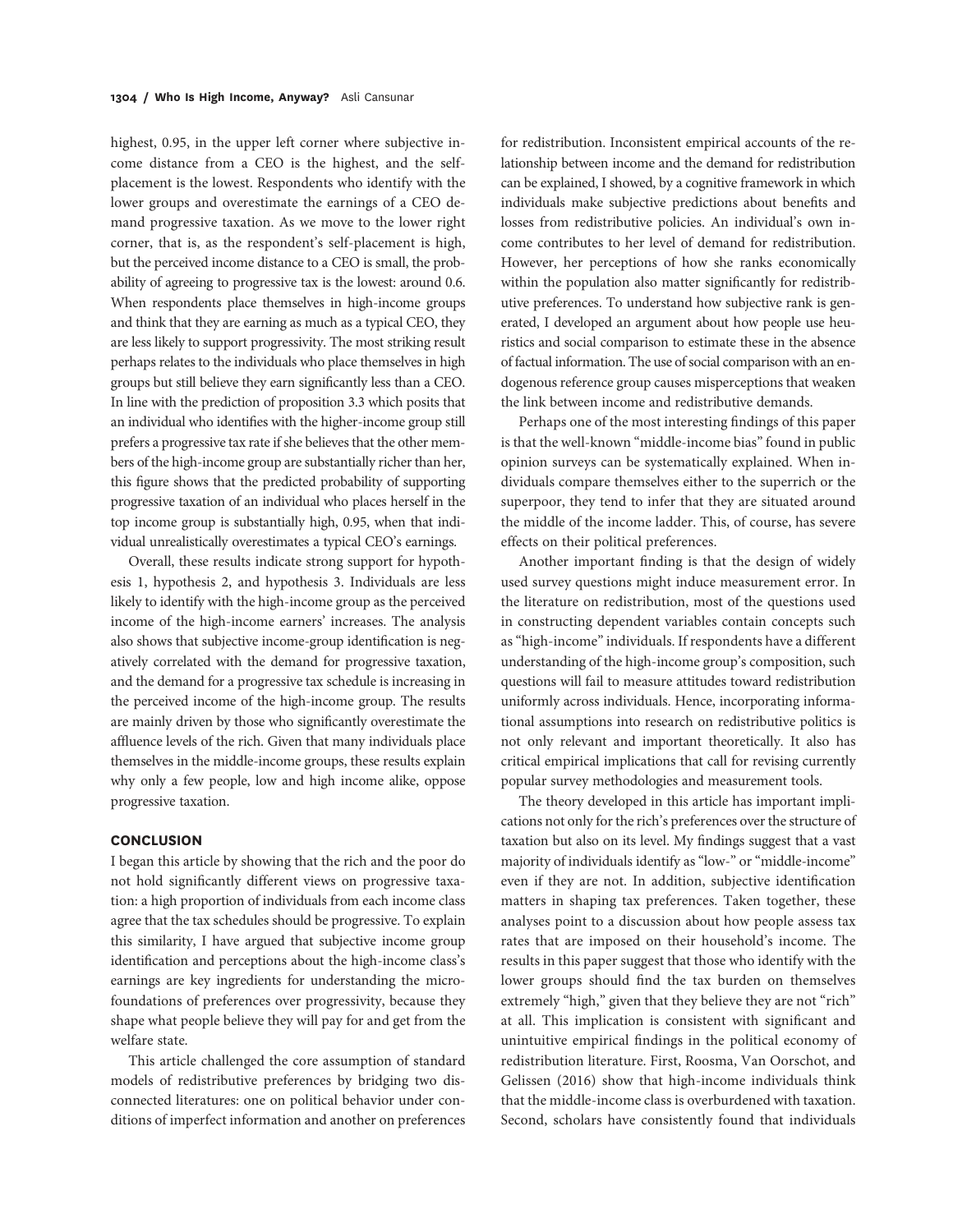prefer high progressivity—that is, want more redistribution while opposing high tax rates—that is, oppose redistribution (Barnes 2015; Roosma et al. 2016). These accounts argue that the mismatch between the preferences over the size and the structure of tax policies might be shaped by distrust in governments' ability to use taxpayer dollars efficiently. This article's findings offer an alternative and informational explanation. Future research should take additional steps in investigating whether the provision of information corrects conflicting asymmetries in preferences over tax policies, as well as examining whether information changes the high-income group's assessment of the tax burden on middle-income citizens.

### ACKNOWLEDGMENTS

Previous versions of this article were presented at the Harvard Experimental Political Science Graduate Student Conference, Duke University, the annual meeting of the European Political Science Association in 2019, and Empirical Implications of Theoretical Models conference in 2016. I thank participants in all these events as well as Ben Ansell, Michael Bechtel, Pablo Beramendi, Laure Bokobza, Spyros Kosmidis, Timur Kuran, Bahar Leventoglu, Edmund Malesky, Jacob Nyrup, Jonas Markgraf, Juan Palomino, Julia du Pont de Romemont, Daniel Stegmueller, David Siegel, David Weisstanner, and Andreas Wiedemann for their comments on the previous versions of this manuscript.

#### **REFERENCES**

- Alesina, Alberto, and George-Marios Angeletos. 2005. "Fairness and Redistribution." American Economic Review 95 (4): 960–80.
- Barnes, Lucy. 2015. "The Size and Shape of Government: Preferences over Redistributive Tax Policy." Socio-Economic Review 13 (1): 55–78.
- Beck, Nathaniel, and Simon Jackman. 1998. "Beyond Linearity by Default: Generalized Additive Models." American Journal of Political Science 42 (2): 596–627.
- Beramendi, Pablo, and Philipp Rehm. 2016. "Who Gives, Who Gains? Progressivity and Preferences." Comparative Political Studies 49 (4): 529–63.
- Brown, Gordon D. A., Jonathan Gardner, Andrew J. Oswald, and Jing Qian. 2008. "Does Wage Rank Affect Employees' Well-Being?" Industrial Relations 47 (3): 355–89.
- Causa, Orsetta, and Mikkel Nørlem Hermansen. 2018. "Income Redistribution through Taxes and Transfers across OECD Countries." LIS Working paper series 729, Luxembourg.
- Condon, Meghan, and Amber Wichowsky. 2020. "Inequality in the Social Mind: Social Comparison and Support for Redistribution." Journal of Politics 82 (1): 149–61.
- Cruces, Guillermo, Ricardo Perez-Truglia, and Martin Tetaz. 2013. "Biased Perceptions of Income Distribution and Preferences for Redistribution: Evidence from a Survey Experiment." Journal of Public Economics 98:100–112.
- Cusack, Thomas, Torben Iversen, and Philipp Rehm. 2006. "Risks at Work: The Demand and Supply Sides of Government Redistribution." Oxford Review of Economic Policy 22 (3): 365–89.
- Dahl, Robert A. 1967. Pluralist Democracy in the United States: Conflict and Consent. Chicago: Rand McNally.
- Dimick, Matthew, David Rueda, and Daniel Stegmueller. 2016. "The Altruistic Rich? Inequality and Other-Regarding Preferences for Redistribution." Quarterly Journal of Political Science 11:385–439.
- Duarte, Fernando. 2019. "It Takes a CEO Just Days to Earn Your Annual Wage." https://www.bloomberg.com/graphics/ceo-pay-ratio/.
- Evans, Mariah D. R., and Jonathan Kelley. 2004. "Subjective Social Location: Data from 21 Nations." International Journal of Public Opinion Research 16 (1): 3–38.
- Evans, Mariah D. R., Jonathan Kelley, and Tamas Kolosi. 1992. "Images of Class: Public Perceptions in Hungary and Australia." American Sociological Review 57 (4): 461–82.
- Fehr, Ernst, and Klaus M. Schmidt. 1999. "A Theory of Fairness, Competition, and Cooperation." Quarterly Journal of Economics 114 (3): 817–68.
- Fernández-Albertos, José, and Alexander Kuo. 2018. "Income Perception, Information, and Progressive Taxation: Evidence from a Survey Experiment." Political Science Research and Methods 6 (1): 83–110.
- Festinger, Leon. 1954. "A Theory of Social Comparison Processes." Human Relations 7 (2): 117–40.
- Gigerenzer, Gerd. 2007. Gut Feelings: The Intelligence of the Unconscious. New York: Viking.
- Gimpelson, Vladimir, and Daniel Treisman. 2018. "Misperceiving Inequality." Economics and Politics 30 (1): 27–54.
- Gingrich, Jane. 2014. "Visibility, Values, and Voters: The Informational Role of the Welfare State." Journal of Politics 76 (2): 565–80.
- Guay, Brian, Caroline Chandler, Jennifer Erkulwater, and David Landy. 2016. "Testing the Effectiveness of a Number-Based Classroom Exercise." PS: Political Science and Politics 49 (2): 327–32.
- Haferkamp, Nina, and Nicole C. Krämer. 2011. "Social Comparison 2.0: Examining the Effects of Online Profiles on Social-Networking Sites." Cyberpsychology, Behavior, and Social Networking 14 (5): 309–14.
- Hyll, Walter, and Lutz Schneider. 2013. "The Causal Effect of Watching TV on Material Aspirations: Evidence from the 'Valley of the Innocent.' " Journal of Economic Behavior and Organization 86:37–51.
- ISSP (International Social Survey Programme). 2009. "International Social Survey Programme 2009: Social Inequality IV."
- Iversen, Torben, and David Soskice. 2001. "An Asset Theory of Social Policy Preferences." American Political Science Review 95 (4): 875–93.
- John, Knight, Lina Song, and Ramani Gunatilika. 2009. "Subjective Well-Being and Its Determinants in Rural China."China Economic Review20 (4): 635–49.
- Kahneman, Daniel, and Amos Tversky. 1972. "Subjective Probability: A Judgment of Representativeness." Cognitive Psychology 3 (3): 430–54.
- Kahneman, Daniel, P. Siovic, and Amos Tversky, eds. 1982. Judgment under Uncertainty: Heuristics and Biases. Cambridge: Cambridge University Press.
- Keele, Luke. 2008. Semiparametric Regression for the Social Sciences. Chichester: Wiley & Sons.
- Kingston, Paul W. 2000. The Classless Society. Stanford, CA: Stanford University Press.
- Kuziemko, Ilyana, Michael I. Norton, Emmanuel Saez, and Stefanie Stantcheva. 2015. "How Elastic Are Preferences for Redistribution? Evidence from Randomized Survey Experiments." American Economic Review 105 (4): 1478–508.
- Laswell, Harold D. 1936. Politics: Who Gets What, When, How. Cleveland: Meridian.
- Lippman, Walter. 1922. Public Opinion. New York: Free Press.
- Loewenstein, George F., Leigh Thompson, and Max H. Bazerman. 1989. "Social Utility and Decision Making in Interpersonal Contexts." Journal of Personality and Social Psychology 57 (3): 426–41.
- Lü, Xiaobo, and Kenneth Scheve. 2016."Self-Centered Inequity Aversion and the Mass Politics of Taxation." Comparative Political Studies 49 (14): 1965–97.